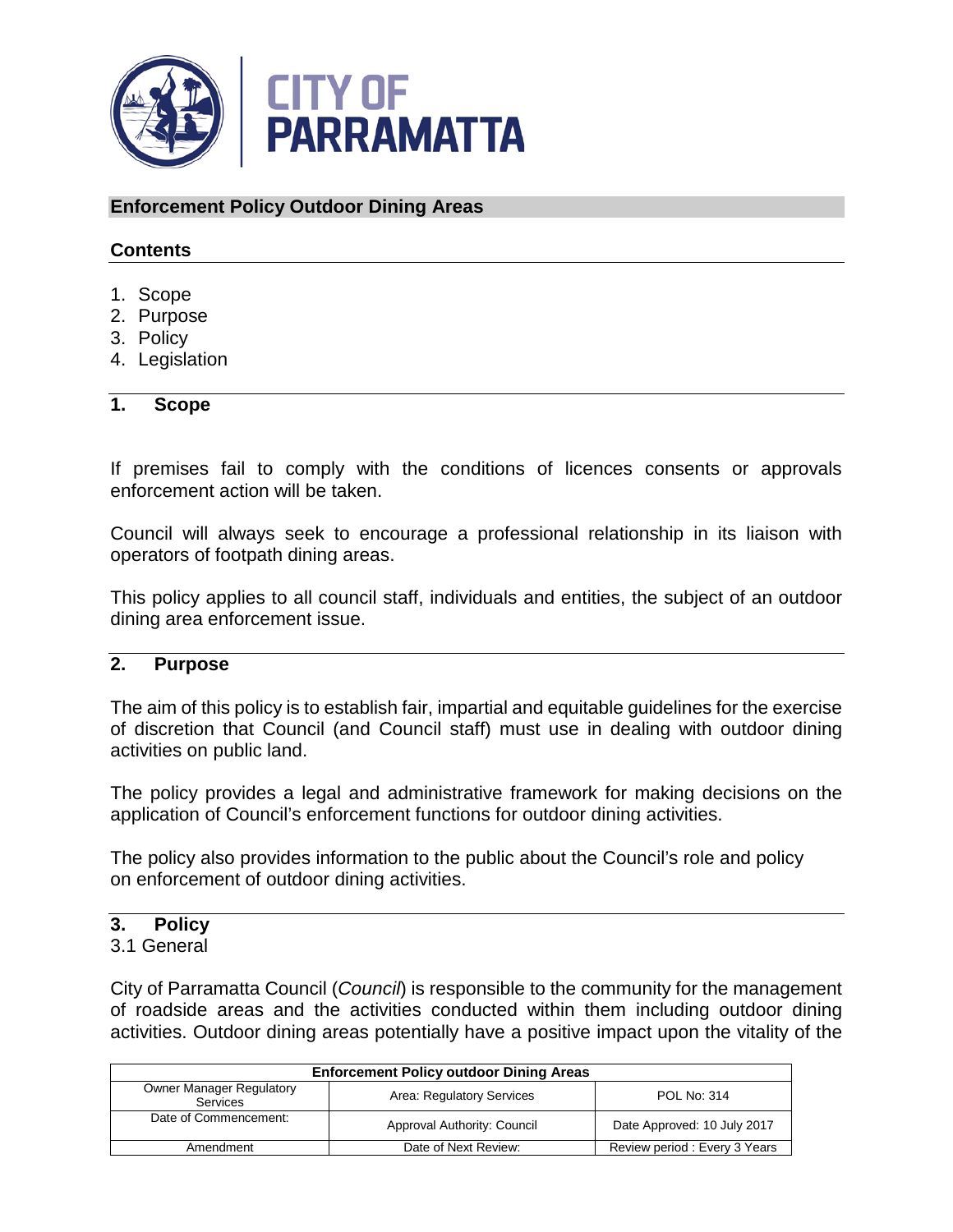

Parramatta CBD and key shopping precincts throughout the Parramatta local government area.

Council supports outdoor dining activities that comply with the conditions of all applicable consents and approvals that authorise such activities.

Council will regulate outdoor dining activities in accordance with this policy.

Operators are encouraged to maintain good record keeping and conduct outdoor dining activities in accordance with the conditions of all applicable consents and approvals together with any approved management plans.

## **3.2 Areas of Possible non-compliance**

In relation to outdoor dining activities there are three (3) potential areas of noncompliance which may require Council to take appropriate enforcement actions. These are:

- **Breaches of development consent or approval granted under the Roads Act or** Local Government Act.
- **Operating with an expired approval or licence.**
- Operating without consent or without an approval.

# **3.3 Protocol actions for non-compliance**

- 3.3.1 The method to be followed in the enforcement of any breach or non-compliance with the conditions of a development consent, conditions of approve granted under the Roads Act or Local Government Act or a dining license in respect of outdoor dining areas shall be determined in accordance with the City of Parramatta Council Regulatory Service Enforcement Policy and the general guidelines for enforcement actions associated with non-compliance stated in this policy.
- 3.3.2 Council has discretion in accordance with the Regulatory Services Enforcement Policy and the Outdoor Dining Policy to vary enforcement actions depending on individual circumstances, the nature, extent and frequency of non-compliance issues.

| <b>Enforcement Policy outdoor Dining Areas</b> |                             |                              |  |  |
|------------------------------------------------|-----------------------------|------------------------------|--|--|
| <b>Owner Manager Regulatory</b><br>Services    | Area: Regulatory Services   | POL No: 314                  |  |  |
| Date of Commencement:                          | Approval Authority: Council | Date Approved: 10 July 2017  |  |  |
| Amendment                                      | Date of Next Review:        | Review period: Every 3 Years |  |  |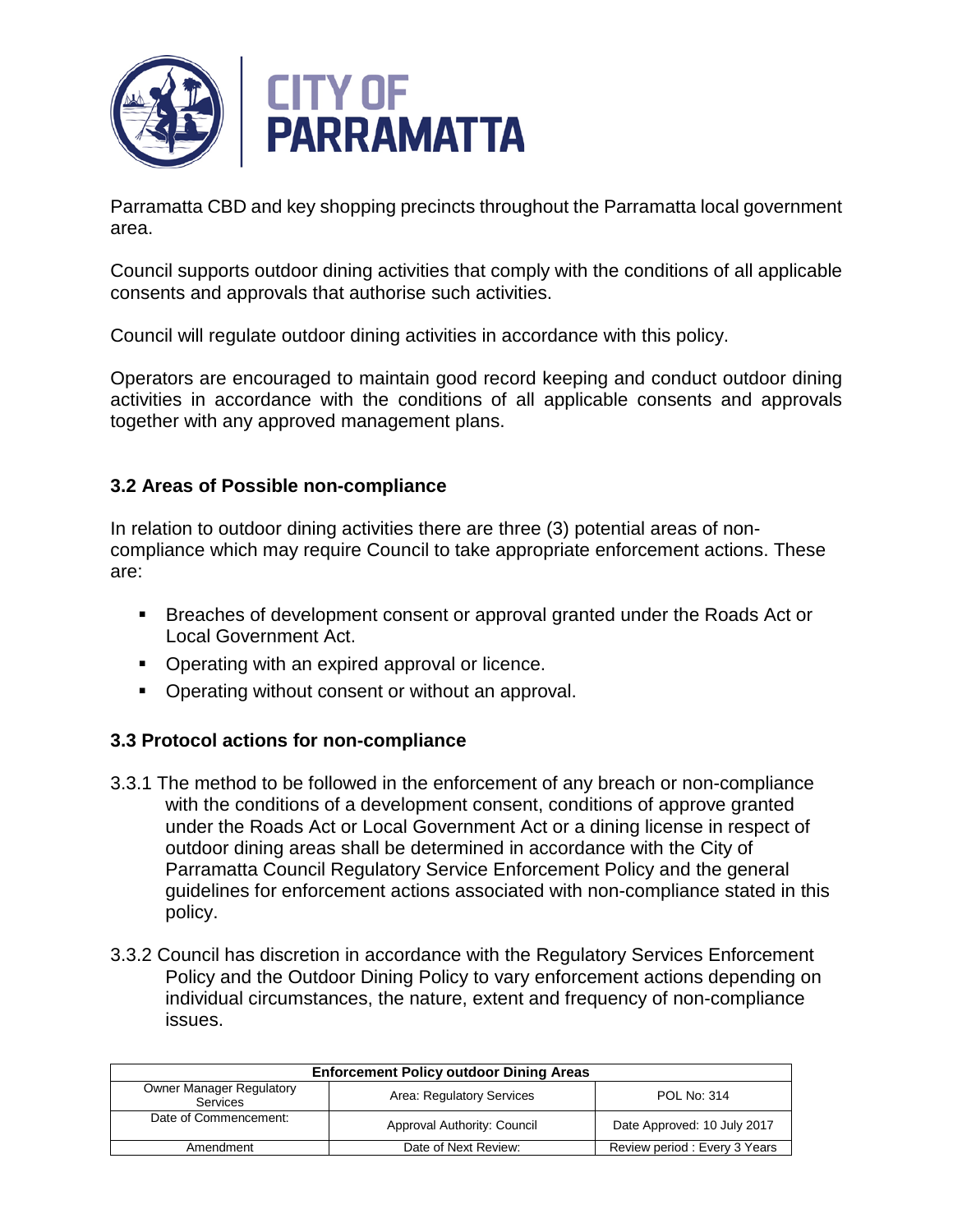

3.3.3.Council may suspend a dining approval for a period of up to 3 months in accordance with clause 5.15 of the Outdoor Dining Policy. These protocols are aimed at achieving responsible and appropriate solutions to issues arising in respect of outdoor dining areas.

### **3.4 Breaches of development consent or approval granted under the Roads Act or the Local Government Act**

In relation to a breach of a development consent condition(s) or conditions of approval granted under the Roads Act or Local Government Act, for an outdoor dining activity Council will:

- i. provide written and verbal notice to the operator requesting compliance and advise Strategic Asset Management of the non-compliance for inclusion on any register maintained for recording non compliances.
- ii. Serve an infringement notice if there is a failure to act after notice to comply and advise Strategic Asset Management of the non-compliance for inclusion on any register maintained for recording non compliances.
- iii. If non-compliance continues Council may take action to suspend the approval for up to 3 months.

# **3.5 Operating with an expired approval or licence**

In relation to a facility operating with an expired approval or lease, Council will:

- i. Issue an application form to the operator and advised in writing and verbally that work / operation should cease until approval is renewed.
- ii. Serve an infringement notice if there is any failure to act after notice to comply is given.
- iii. Should non-compliance continue, this may result in further action being undertaken including legal proceedings in the Courts.

## **3.6 Operating without consent or without an approval**

In relation to an outdoor dining facility on public land operating without consent or approval, Council will:

| <b>Enforcement Policy outdoor Dining Areas</b>     |                             |                              |  |  |
|----------------------------------------------------|-----------------------------|------------------------------|--|--|
| <b>Owner Manager Regulatory</b><br><b>Services</b> | Area: Regulatory Services   | POL No: 314                  |  |  |
| Date of Commencement:                              | Approval Authority: Council | Date Approved: 10 July 2017  |  |  |
| Amendment                                          | Date of Next Review:        | Review period: Every 3 Years |  |  |